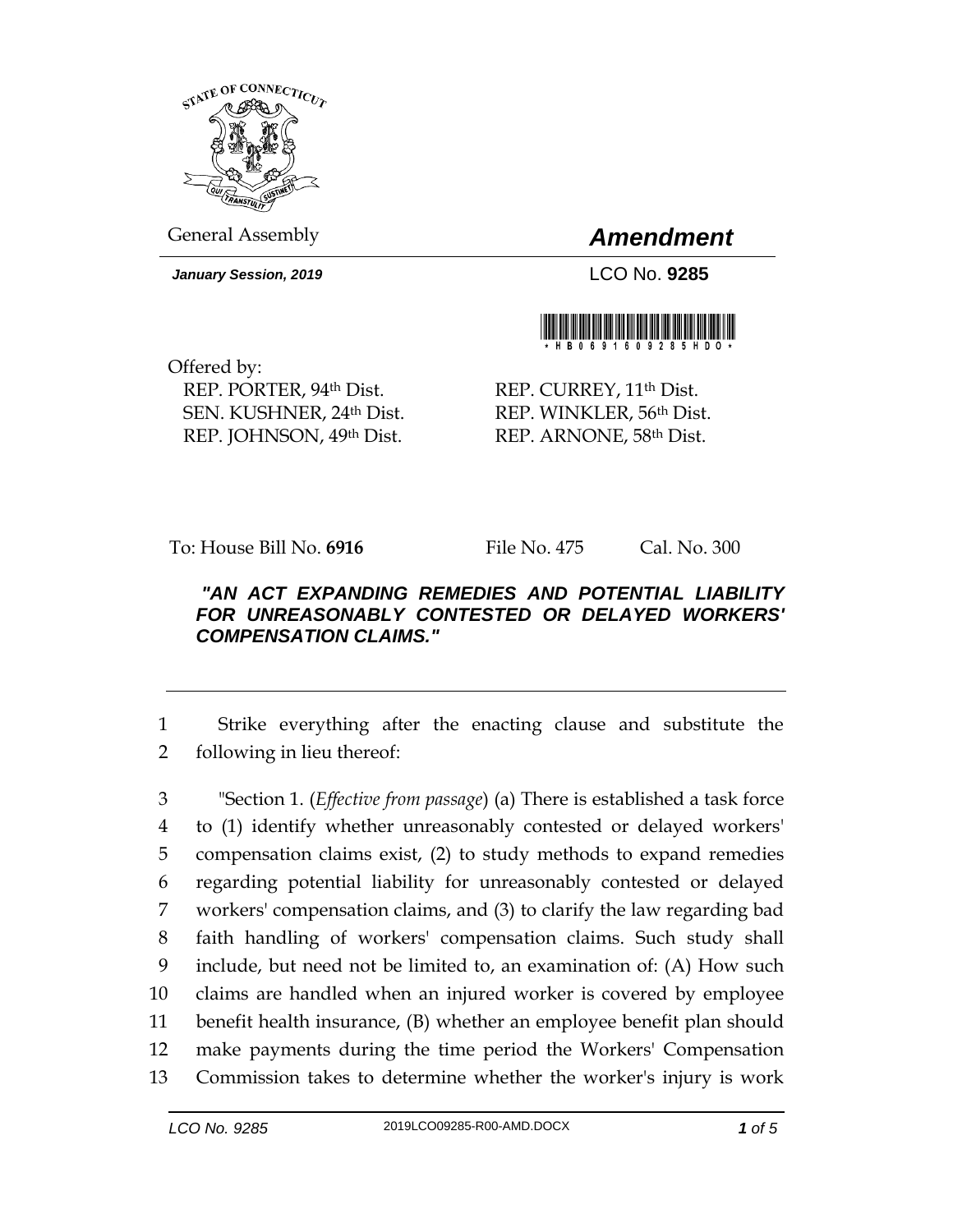related, (C) how claims are handled when an injured worker's employer does not provide an employee benefit health insurance plan, (D) the Workers' Compensation Commissioner's authority to fine an insurance company for unreasonably contested claims or undue delay, particularly when such undue delay may cause permanent injury to an employee, (E) delays caused by the failure of medical professionals to follow the Professional Guide for Attorneys, Physicians and Other Health Care Practitioners Guidelines for Cooperation, or to provide respondents with a complete and accurate medical history, including, but not limited to, all relevant medical records requested, (F) whether benefits are paid to injured workers or on behalf of injured workers without prejudice during a period of contest, and (i) the frequency with which said benefits are reimbursed in cases in which the underlying injury is deemed not compensable, (ii) the treatment paid for without prejudice is deemed unreasonable or unnecessary, or (iii) indemnity was paid during a period of time in which the injured worker is deemed to have been capable of working and work was available, (G) remedies when an undue delay in payment causes unnecessarily long delays in medical treatment, resulting in loss of employment, (H) types of systems that may be created to obtain data regarding reasonable treatment and recovery timeframes, and (I) best methods to prevent unfair claim-handling practices that violate the Connecticut Unfair Insurance Practices Act, as amended from time to time, including, but not limited to, the following:

 (i) Misrepresenting pertinent facts or insurance policy provisions relating to coverages at issue; (ii) failing to acknowledge and act with reasonable promptness upon communications with respect to claims arising out of and in the course of employment under insurance policies and third-party administration contracts; (iii) failing to adopt and implement reasonable standards for the prompt investigation of claims arising out of and in the course of employment to which such insurance policies and third-party administration contracts shall respond; (iv) refusing to pay benefits without conducting a reasonable and timely investigation based upon all available information; (v)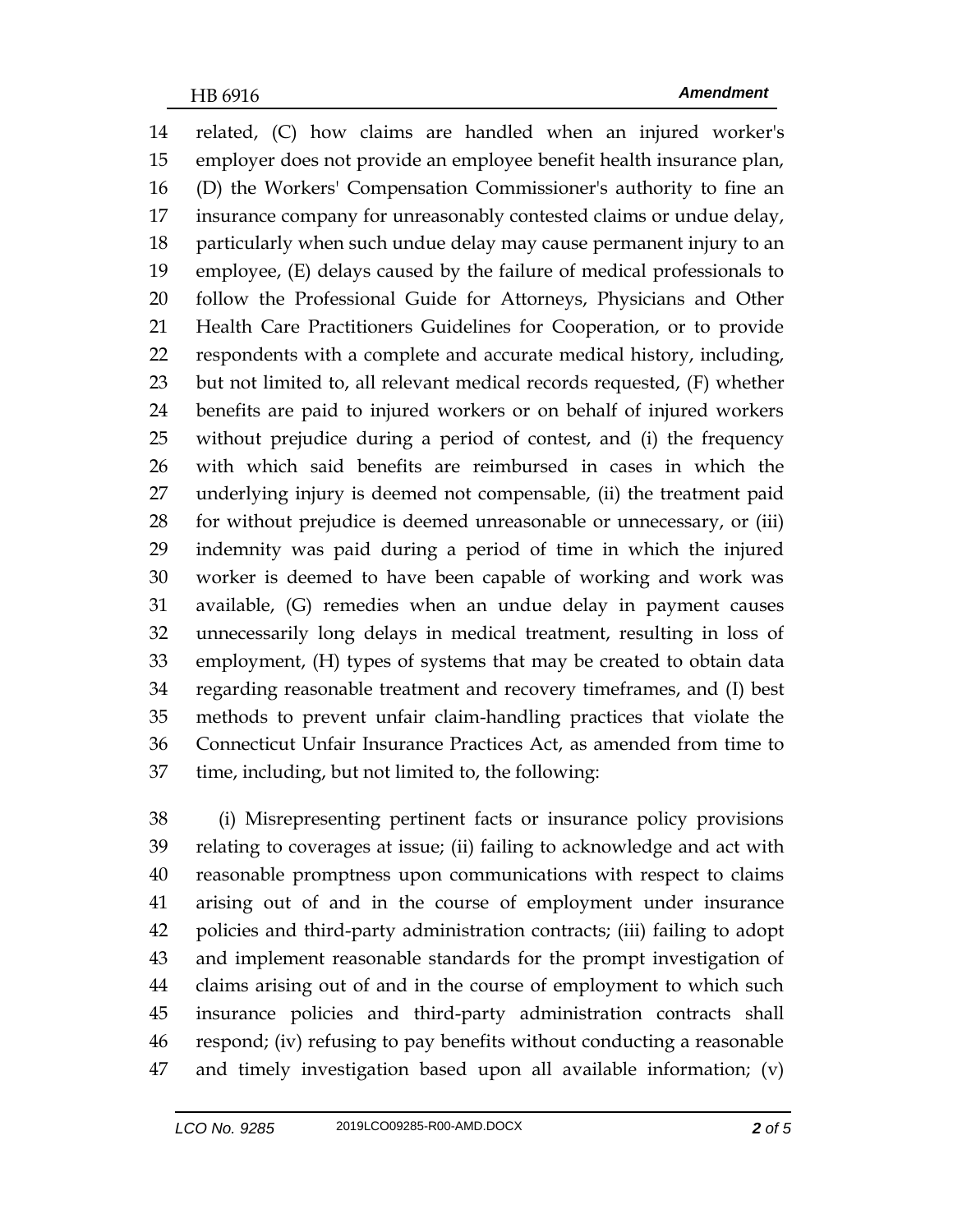failing to affirm or deny coverage of benefits within a reasonable time after submission of a request for such benefits has been submitted; (vi) not attempting in good faith to effectuate prompt, fair and equitable provision of benefits for claims in which liability has become reasonably clear; (vii) attempting to settle claims on the basis of an application that was altered without notice to or knowledge or consent of the insured; (viii) making known to beneficiaries of such insurance policies or third-party contracts of administration pursuant to this section a policy of appealing from decisions of a workers' compensation commissioner or administrative law judge in favor of such beneficiaries for the purpose of compelling the acceptance of settlements or compromises in an amount less than the amount awarded in decisions; (vix) delaying the investigation or payment of claims by requiring a beneficiary or health care provider to submit a preliminary claim report and then requiring the subsequent submission of formal proof-of-loss forms, both of which submissions 64 contain substantially the same information; or  $(x)$  failing to promptly provide a reasonable written explanation for the denial of a claim or for an offer of a compromise and settlement in relation to the facts or applicable law.

## (b) The task force shall consist of the following members:

 (1) Three appointed by the speaker of the House of Representatives, one of whom is an attorney and a member of the Connecticut Trial Lawyers Association, who has experience in workers' compensation cases, one of whom is an attorney and a member of the Connecticut Defense Lawyers Association, who primarily represents respondents in workers' compensation cases, and one of whom is a representative of the Connecticut Business Association of Connecticut.

 (2) Three appointed by the president pro tempore of the Senate, one of whom is a representative of physicians who treat workers' compensation claims patients, one of whom is a physician who performs independent medical examinations in workers' compensation cases, and one of whom is a representative of the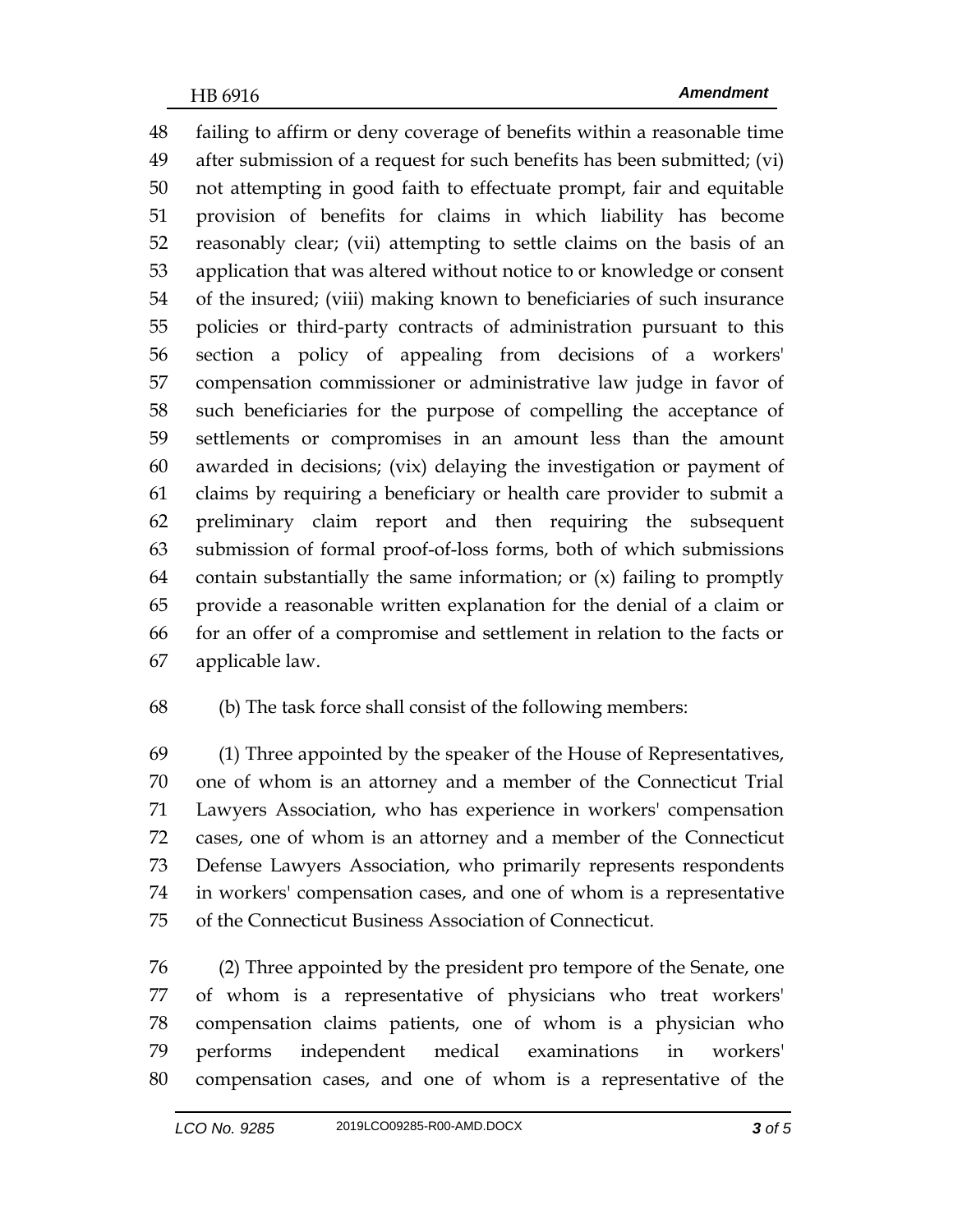81 Connecticut State Medical Society;

 (3) Two appointed by the majority leader of the House of Representatives, one of whom shall be a member of the General Assembly, and one of whom shall be a representative of the insurance industry;

 (4) Two appointed by the majority leader of the Senate, one of whom shall be a member of the Workers' Compensation Legal Advisory Panel or the Workers' Compensation Medical Advisory Panel, whomever of which is available for any scheduled meeting, and one of whom represents the Connecticut Conference of Municipalities;

 (5) One appointed by the minority leader of the House of Representatives, who shall be a representative of the business community;

 (6) One appointed by the minority leader of the Senate, who shall represent a workers' compensation insurance carrier;

 (7) The chairperson of the Workers' Compensation Commission, or the chairperson's designee;

(8) The Insurance Commissioner, or the commissioner's designee;

 (9) The Commissioner of Social Services, or the commissioner's designee; and

 (10) The Commissioner of Administrative Services, or the commissioner's designee;

 (c) Any member of the task force appointed under subdivision (1), (2), (5) or (6) of subsection (b) of this section may be a member of the General Assembly.

 (d) All appointments to the task force shall be made not later than August 1, 2019. Any vacancy shall be filled by the appointing authority.